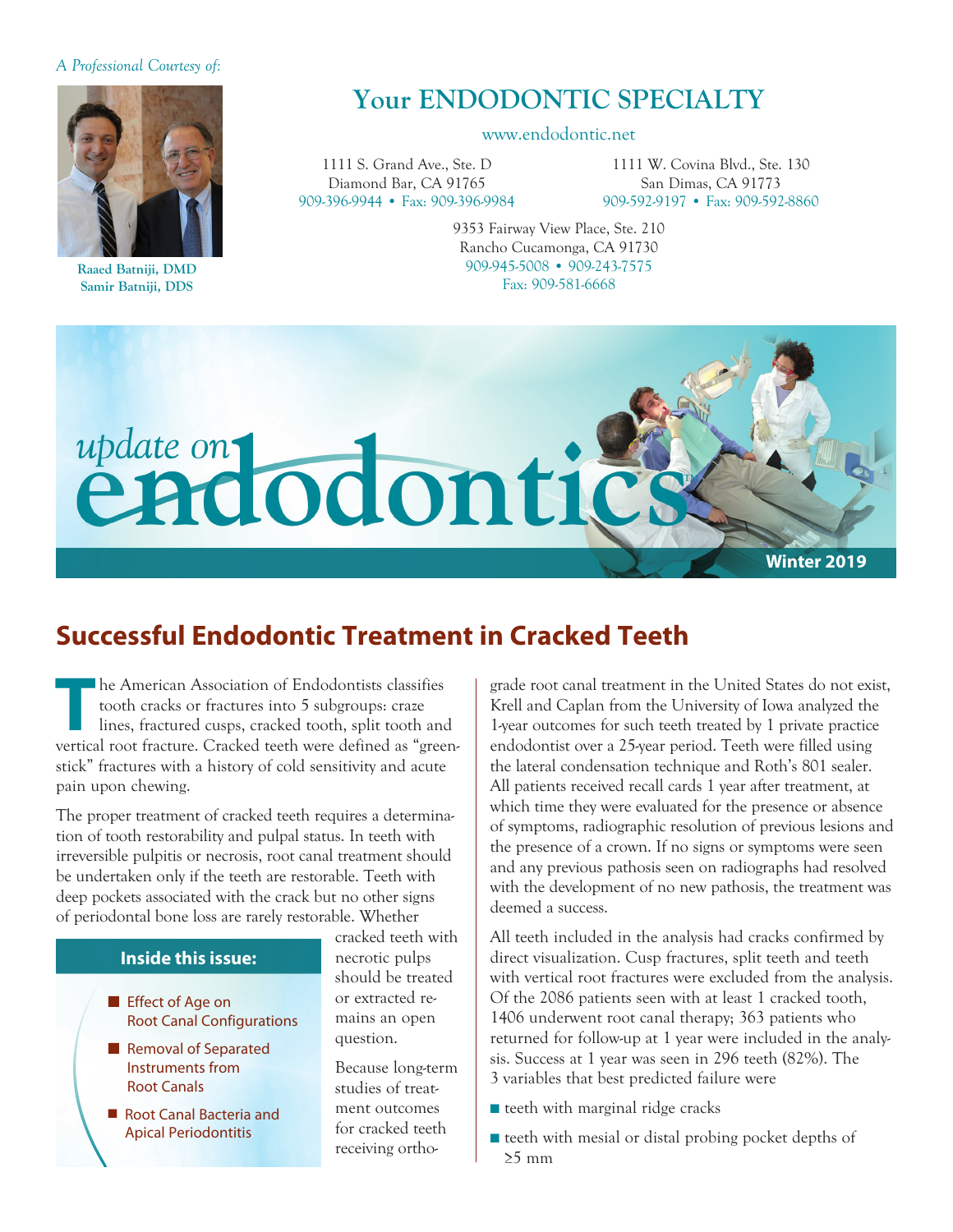

■ periapical diagnosis of chronic apical periodontitis (CAP), suppurative apical periodontitis (SAP) or acute apical abscess (AAA)

Based on these results, the authors created a novel prognostic index (Figure 1) for successful orthograde root canal therapy in cracked teeth, rated from most likely to least likely to succeed:

- **Iowa stage I**: no probing pocket depths ≥5 mm; no crack across the distal marginal ridge
- **Iowa stage II**: no probing pocket depths ≥5 mm; crack present across the distal marginal ridge; no periapical diagnosis of CAP or SAP or AAA
- **Iowa stage III**: no probing pocket depths ≥5 mm; crack present across the distal marginal ridge; a periapical diagnosis of CAP or SAP or AAA
- **Iowa stage IV:** 21 mesial or distal probing pocket depth ≥5 mm

### **Conclusion**

Of course, standard treatment methods and technology have evolved over the 25 years covered by this study; for example, the endodontist incorporated nickel–titanium instrumentation 10 years after beginning private practice. Overall, the results of this study suggested that root canal treatment in cracked teeth may have a higher rate of success than had been previously reported.

*Krell KV, Caplan DJ. 12-month success of cracked teeth treated with orthograde root canal treatment.* J Endod *2018;doi:10.1016/ joen.2017.12.025.*

## **Effect of Age On Root Canal Configurations**

tudies of patients ≤20 to<br>
≥40 years of age have sho<br>
that both pulp chamber s ≥40 years of age have shown that both pulp chamber size

and root canal diameter decrease as people age. Such changes may also result from carious lesions, deep restorations and periodontal disease. Although many studies appear to support these conclusions, their applicability is limited due to studies' restriction to a single type of tooth, a single root, a specific extra canal in a specific root or a specific root canal configuration. Additionally, small sample size has been a problem with these studies.

Martins et al from the University of Lisbon, Portugal, used cone beam computed tomography (CBCT) to analyze the prevalence of root canal systems in a large population of various ages (mean age, 51 years). They evaluated CBCT examinations performed over a 5-year period in 670 patients (243 males, 421 females).

All teeth were included in their study except for third molars, teeth with previous endodontic treatment, and teeth with immature apices or root

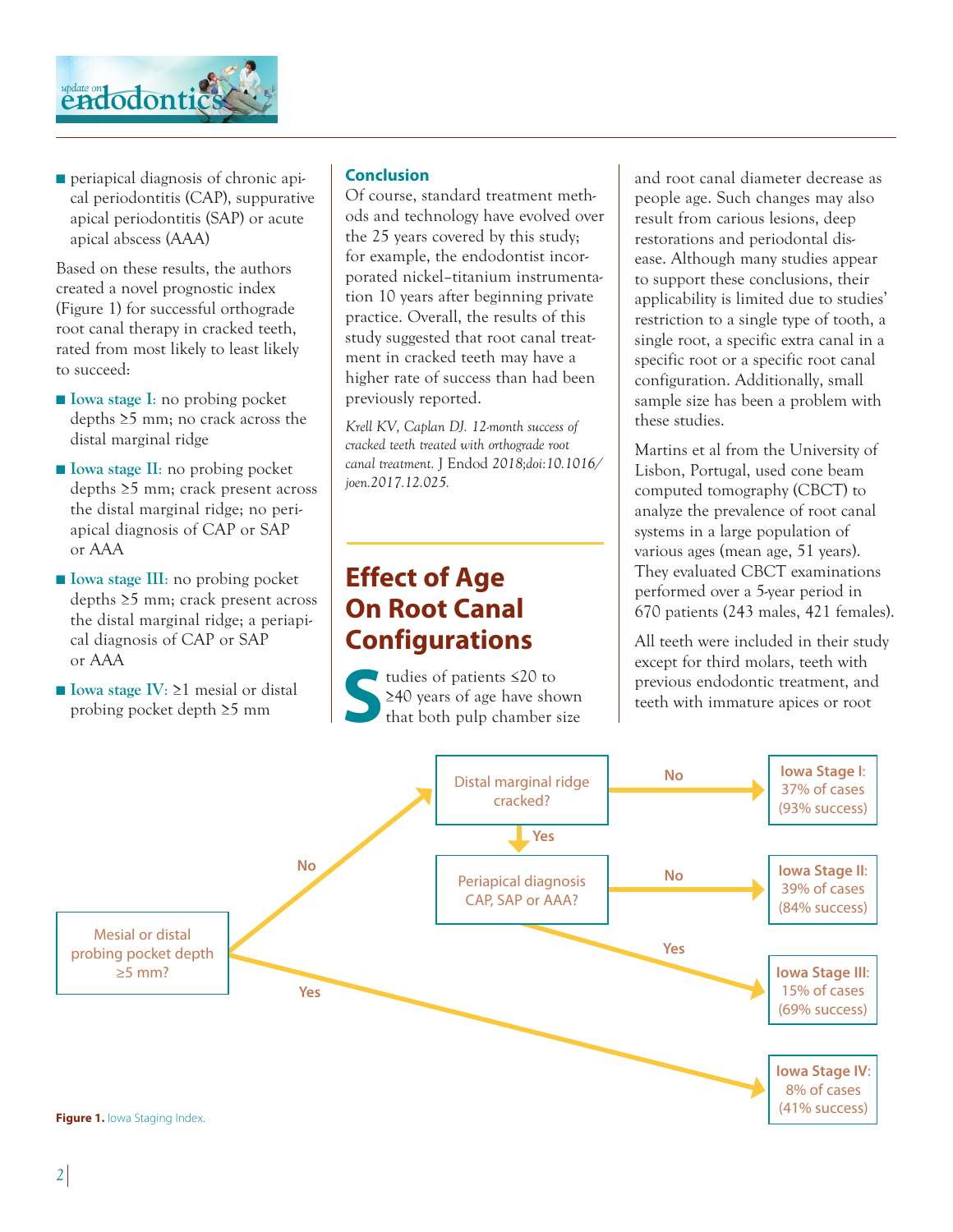resorption, for a total of 12,325 teeth. Root canal systems were classified by Vertucci type. Patients were divided into 4 groups by age: ≤20 years; 21 to 40 years; 41 to 60 years; and ≥61 years.

Information for only 151 teeth was available for the patient group that was ≤20 years old; because of the scarcity of data, that group was not included in the statistical analysis.

The second maxillary molar showed the greatest variation of all the maxillary teeth, with a progressive decrease in Vertucci type I configuration (single canal from crown to apex) and a corresponding increase in Vertucci type II configuration (2 canals near the crown reuniting into 1 canal near the apex).

The distal root of the mandibular first molar showed a decrease in Vertucci type I prevalence in patients ≥61 years old. Several other mandibular teeth showed a similar pattern of decrease in Vertucci type I configurations, but the differences were not as substantial. The root canal configurations of most anterior teeth did not vary greatly by age.

### **Conclusion**

This study demonstrated a tendency for a greater prevalence of Vertucci type I configuration in younger people than in older people. The older population also showed a large increase in the number of root canals, primarily in the maxillary and mandibular second molars and in the distal root of mandibular first molars. These considerations must be taken into account when planning endodontic treatment for older patients.

*Martins JNR, Ordinola-Zapata R, Marques D, et al. Differences in root canal system configuration in human permanent teeth within different age groups.* Int Endod J *2018;doi:10.1111/ iej.12896.*

## **Removal of Separated Instruments from Root Canals**

**E**ndodontic instrument fracture during root canal treatment ■ occurs in 2% to 5% of cases. Removal of instrument fragments in infected root canals or the coronal third of canals should be attempted if they cannot be successfully bypassed, because resultant persistent periapical infection and additional surgical treatment can increase patient morbidity and raise treatment costs. The American Association of Endodontists and the American Academy of Oral and Maxillofacial Radiology recommend cone beam computed tomography use to assess separated endodontic instruments.

Empirical risk evaluation may be established with 2-dimensional (2D) periapical radiography, used to evaluate major factors affecting the retrieval of separated instruments, such as the angle of canal curvature, the depth of the fragment and the fragment position relative to the curvature of the canal. Only the radius of the canal curvature cannot be measured using a 2D modality.

Tordai et al from the University of Pécs, Hungary, conducted an in vivo study to evaluate the value of periapical radiographs taken during treatment of separated endodontic instruments to assess preoperative case difficulty and predict instrument removal success. They studied results in 115 patients (123 instruments in 120 root canals in 115 teeth) treated between March 2005 and March 2015. Before treatment, teeth

were assessed for the type of tooth and root canal; site of the fragment in the root canal and in relation to the root canal curvature; type and length of the fragment; degree of root canal curvature; and radius of the root canal.

Fragments were removed using a microsonic technique. After the canal was enlarged coronally to the broken fragment, ultrasonic K-files mounted in a piezoelectric scaler were used to trephine around the obstruction. Successful cases saw complete removal of the fragment without perforation of the root canal.

Of the 123 fractured instruments, 97 fragments were removed. Three variables had a statistically significant impact on removal success:

- site of fragment in relation to the root canal curvature
- angle of the root canal curvature measured with the Schneider technique
- angle of the root canal curvature measured with the canal access angle technique

No variables were statistically associated with the failed cases. Root canal fillings with an ideal taper had significantly better outcomes with respect to obturation length.

#### **Conclusion**

Microsonic removal successfully retrieved and removed fragments of separated instruments. Perioperative radiographs can help evaluate the potential for treatment success but cannot precisely predict outcomes.

*Tordai B, Schreindorfer K, Lempel E, Krajczár K. Factors affecting ultrasonic removal of separated endodontic instruments: a retrospective clinical study.* Quintessence Int *2018;49:257-266.*